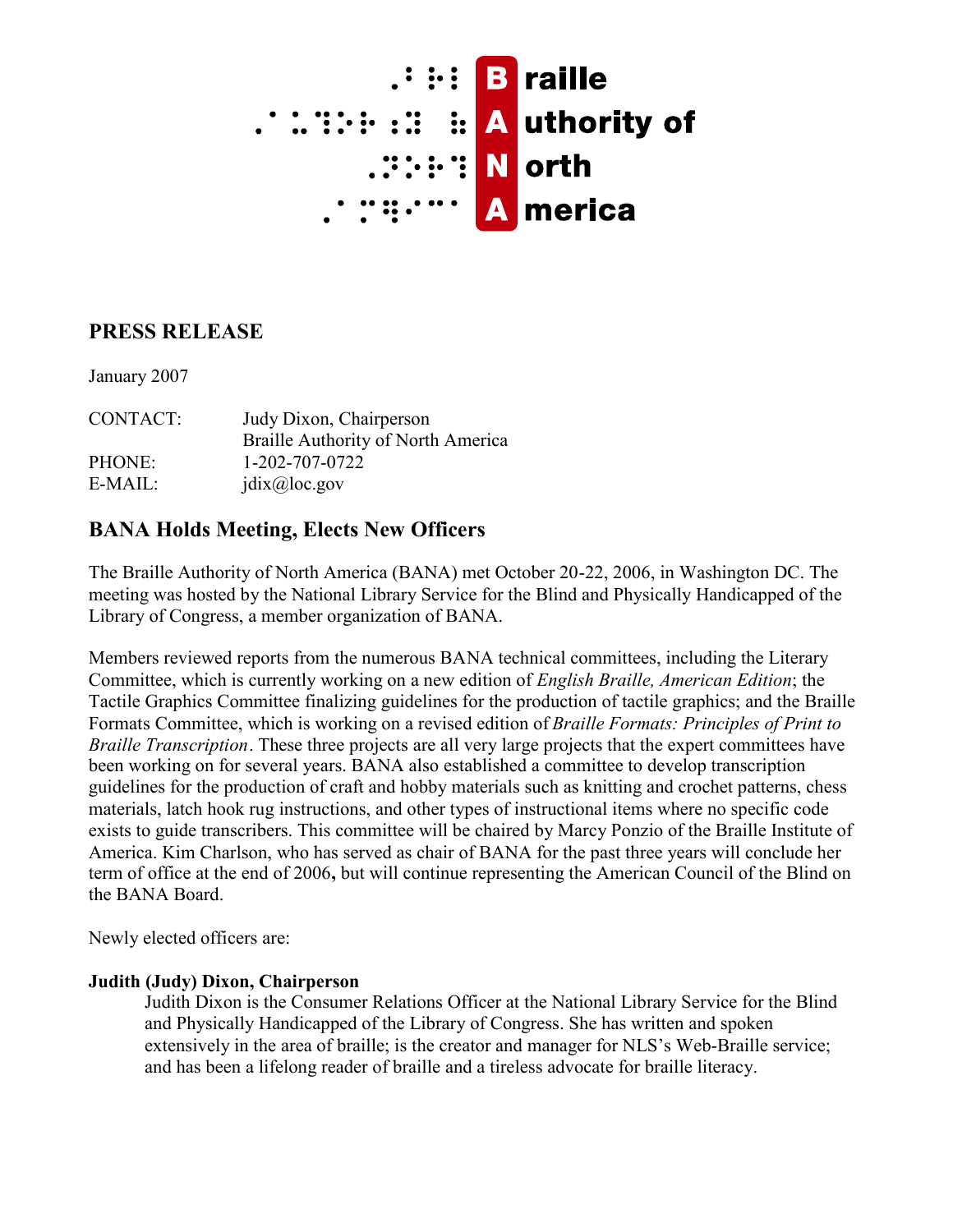#### **Eileen Curran, Vice-Chairperson**

Eileen Curran is Vice President for Education Services at National Braille Press, where she has worked since 1985. She served as the chair of BANA from 2000 to 2003, and is currently treasurer of the International Council on English Braille. Passionate about braille, Eileen has been an instructor of teachers of the blind at Boston College, and previously taught braille at Perkins School for the Blind and in public school classes. Ms. Curran is the author of a braille primer for parents entitled *Just Enough to Know Better*, now in its tenth edition.

#### **Jennifer Dunnam, Secretary**

Jennifer Dunnam (Minneapolis, MN) is the Manager of Braille Programs for the National Federation of the Blind's Jernigan Institute, administering the courses for persons seeking certification in braille transcribing and proofreading from the National Library Service for the Blind and Physically Handicapped. Previously, she was the Manager of Access Programs in Disability Services at the University of Minnesota, overseeing braille production at the University. She is the author of *The Slate Book: A Guide to the Slate and Stylus* and serves on the board of the National Association to Promote the Use of Braille.

## **Mary Archer, Treasurer**

Mary Archer is the Supervisor of the Braille Section at Minnesota State Services for the Blind, managing the braille production facility for the State of Minnesota. The Braille Section provides materials to students in kindergarten through twelfth grade. She is also the current president of the National Braille Association, Inc. In addition, she has previously served BANA as secretary and vice-chair. She is a certified literary and Nemeth Code braille transcriber.

The mission and purpose of the Braille Authority of North America are to assure literacy for tactile readers through the standardization of braille and/or tactile graphics. BANA promotes and facilitates the use, teaching and production of braille. It publishes rules, interprets and renders opinions pertaining to braille in all existing codes. It deals with codes now in existence or to be developed in the future, in collaboration with other countries using English braille. In exercising its function and authority, BANA considers the effects of its decisions on other existing braille codes and formats; the ease of production by various methods; and acceptability to readers.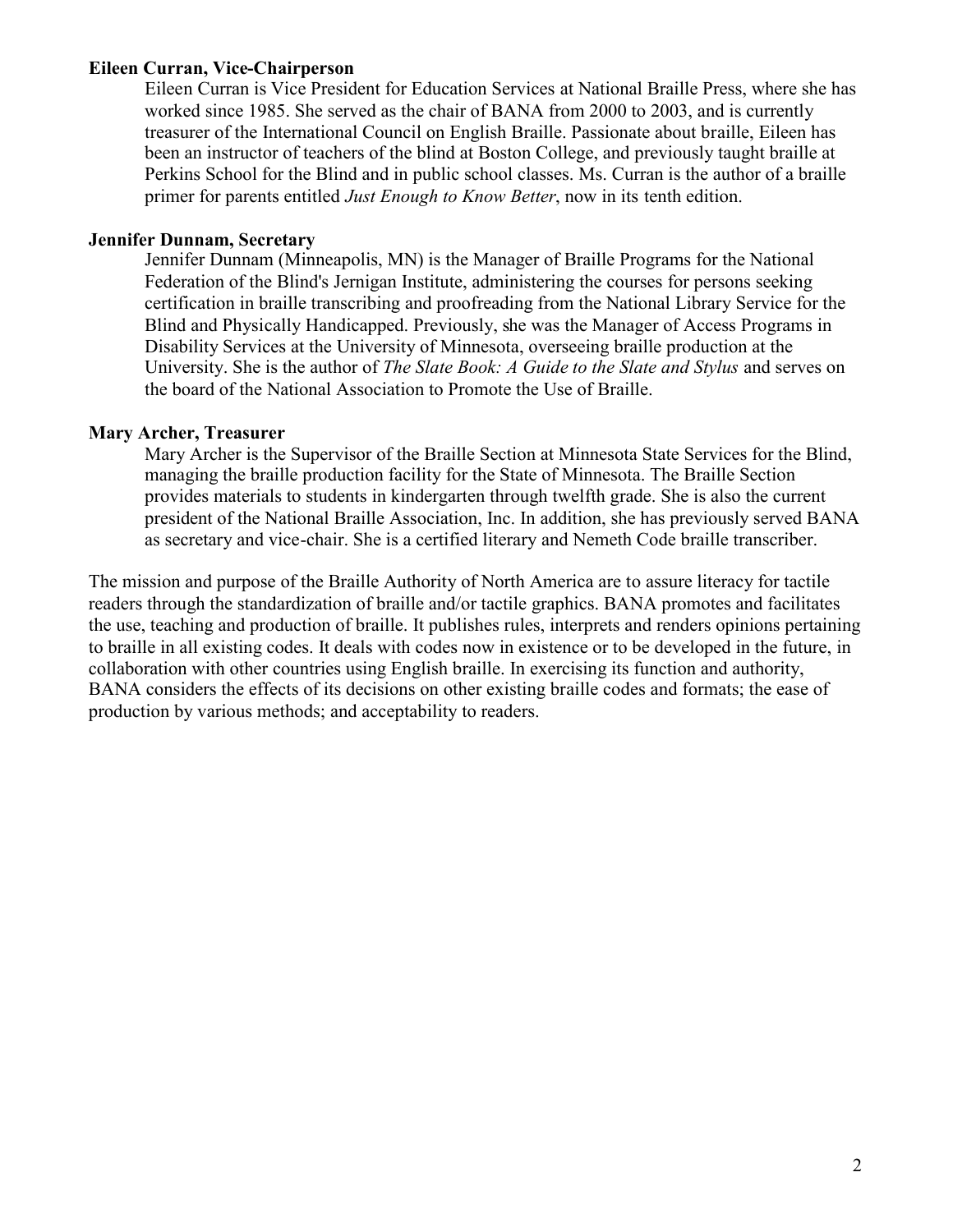## **Braille Authority of North America**

January 2007

| Representative        | Organization                                                                    |
|-----------------------|---------------------------------------------------------------------------------|
| Kim Charlson          | American Council of the Blind                                                   |
| Frances Mary D'Andrea | American Foundation for the Blind                                               |
| Betsy Burnham         | American Printing House for the Blind                                           |
| May Davis             | Associated Services for the Blind                                               |
| Diane Wormsley        | Association for Education and Rehabilitation of the Blind and Visually Impaired |
| <b>Bonnie Grimm</b>   | <b>Braille Institute of America</b>                                             |
| Sue Reilly            | California Transcribers and Educators of the Visually Handicapped               |
| Darleen Bogart        | CNIB (The Canadian National Institute for the Blind)                            |
| Pam Boss              | The Clovernook Center for the Blind and Visually Impaired                       |
| Eileen Curran         | <b>National Braille Press</b>                                                   |
| Judy Dixon            | National Library Service for the Blind and Physically Handicapped               |
| Mary Archer           | National Braille Association                                                    |
| Jennifer Dunnam       | National Federation of the Blind                                                |
| Maria Stevens         | Royal New Zealand Foundation of the Blind, Associate Member                     |

## **BANA Technical Committees**

## **Ad Hoc Committee on Braille Research**

Frances Mary D'Andrea, Co-chair Diane Wormsley, Co-chair Darleen Bogart Eileen Curran Judy Dixon Cay Holbrook Rob Wall-Emerson Robin Wetzel

#### **Ad Hoc Committee on Early Literacy Materials Production**

Betsy Burnham, Chairperson Diane Wormsley, Board Liaison Susan Christensen Warren Figueiredo Ann Kelt Ann MacCuspie Edie Mourre

## **Ad Hoc Committee on Foreign Language Materials**

Ann Kelt, Chairperson Eileen Curran, Board Liaison Marilyn Breedlove Jill Cooter Lisa McClure

## **Braille Formats Technical Committee**

Lynette Taylor, Chairperson Kim Charlson, Board Liaison Deborah Brown Susan Christensen Debbie Gillespie Sandy Smith Ann Kelt Mary Czepyha, Consultant Dena Garrett, Consultant

## **Computer Braille Technical Committee**

Melissa Hirshson, Chairperson May Davis, Board Liaison John Jackson Sandra Ruconich Joseph Sullivan Betty Teachman

## **Crafts and Hobbies Technical Committee**

Marcy Ponzio, Chairperson Eileen Curran, Board Liaison Lorraine Banks Gilbert Busch Melissa Hirshson Gail Snider Yvette Pourciau, Consultant